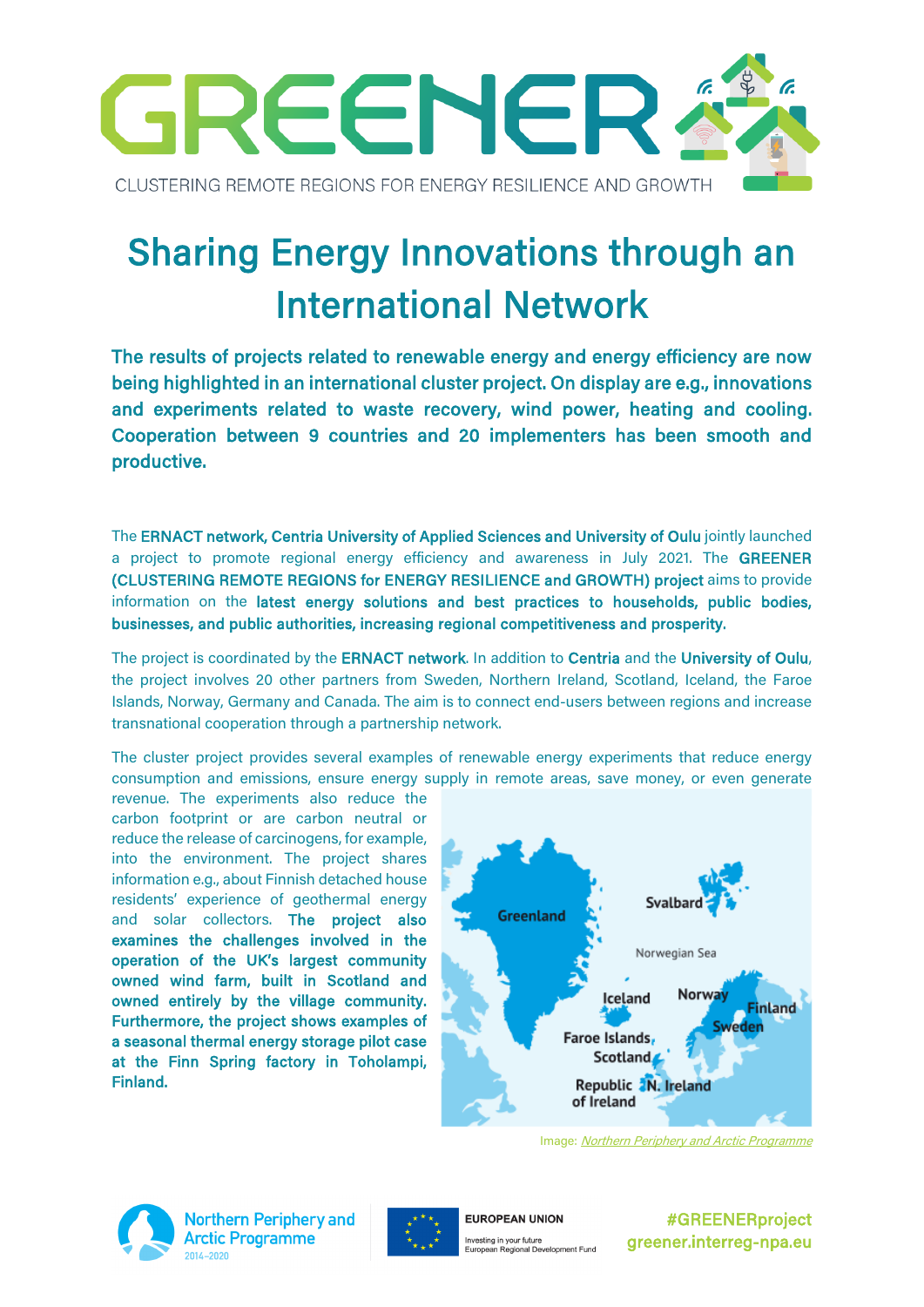

#### Good cooperation

"Working together is smooth. Finland and Ireland are similar in their democracies: small EU countries with a population living in small and medium-sized cities and in rural areas, with the exception of the capital regions. There are areas in both countries that are covered by the Northern Periphery and Arctic (NPA) programme. Tertiary education is also very similar. Finnish technical colleges are the same size as the corresponding institutes in the field of technology in Ireland. This allows us to collaborate on similar projects by pooling our resources. Technology production, tourism and culture are important to both countries," says programme manager Anne Marie McLaughlin from ERNACT.

"Our Finnish colleagues are reliable partners and very proactive in digital transformation and innovation. Finland has been an important source of good practice for ERNACT. We have obtained models, especially of how innovation ecosystems have been created in Finland, in which there is close cooperation between universities, companies and the public sector. The expansion of high-speed broadband in rural areas was also a good example for Ireland," says McLaughlin.

"The aim of the cluster project is to disseminate the information gathered in the three projects to a wider audience than would be possible in a single project. This will further increase the international visibility of all partners. Following the procedures, research and good practices of other partners also gives a new perspective and a boost to our own activities. Networking is a lifeline in a researcher's work. The project also connects the networks of other partners to our network, either directly or indirectly," says project manager Markku Kananen from the University of Oulu.

"We were very happy and grateful to be invited to participate in a common project with ERNACT and the University of Oulu. It has been a pleasure to note that work performed in our previous NPA Interreg energy community project has been noticed and people have appreciated that work. It's important to transfer and spread information about good energy practices to foster activities in energy efficiency and to enhance the use of renewable energy. This is an excellent possibility to combine the results of three different projects and to reach stakeholders more widely", says R&D Coordinator Heidi Kanala-Salminen from Centria.

"It's interesting to hear examples about the renewable energy cases developed and performed by the other partners. We hope that target groups become inspired and can utilize that information in our own region too," says Heidi Kanala-Salminen from Centria.

#### Spectrum of perspectives

The clustering project details several examples of renewable energy experiments that reduce energy consumption and emissions, ensure energy supply in remote areas, save money or even bring in revenue. The experiments decrease the carbon footprint or are carbon neutral as well as lower the release of carcinogens into the environment. For example, the project shares information the experiences about the geothermal energy and solar collectors of Finnish people living in detached houses. The project explores the challenges facing the operation of England's largest wind power park which is wholly owned by the local community in Scotland. At the Finn Spring plant in Central Ostrobothnia in Finland energy waisted in the summer is stored in the soil for heating during the winter.



**Northern Periphery and Arctic Programme** 



**EUROPEAN UNION** Investing in your future<br>European Regional Development Fund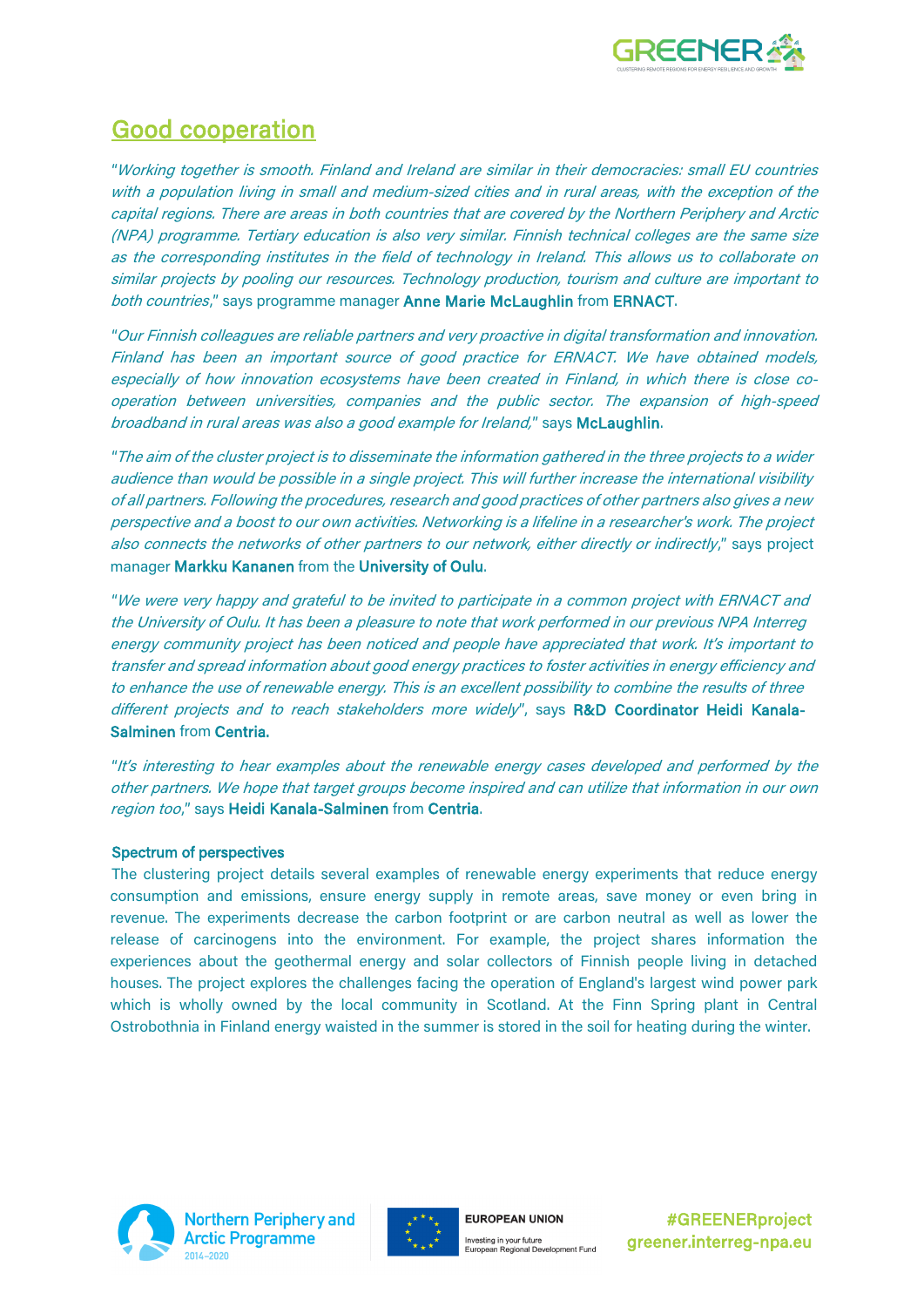

"In addition, there is a huge waste problem in Iceland, for example. This challenge has been addressed by a research team at the University of Iceland, which has built a mobile combined heat and power system based on the gasification of biowaste. A similar "wood-gas generator" has replaced the former oil heating system in a village school in Alpua, Finland. Sweden, on the other hand, is experimenting with storing snow and using it in the summer to cool premises. Centria University of Applied Sciences has a project underway to liquefy and transport agricultural biogas," says Kananen.



Centria R&D specialist Matti Ojala is performing tests on the liquefaction of agricultural biogas.

### Sustainable Heating

Markku Kananen has monitored the energy consumption of a detached house. After the installation of a ground source heat pump, the electricity consumption of the property in Oulu dropped to less than half the previous level. Thanks to solar collectors installed to the roof, hot water for the family of four living in Ylivieska does not have to be produced by other methods from late spring to early autumn. "Before that, wood was burned in the boiler to produce hot water even in summer, and the burning unnecessarily raised the temperature inside the house. Thanks to the collectors, wood is also saved during the actual heating season," says Mika Puirava, the owner of the house.

At the "Finn Spring" water beverage plant in Toholampi, Finland, a seasonal thermal energy storage was built as a pilot project by Centria University of Applied Sciences. A borehole thermal energy storage system, BTES, stores excess waste heat, collected from the factory, into the ground during the summer months. In winter, that same heat is extracted from the ground and used to heat up the factory building.

On hot summer days, an additional benefit is that the internal temperature of the factory building drops when the transfer of waste heat to the ground storage cools the property. The workers inside the factory highly appreciated this change. As a result of the pilot project, the company is considering giving up district heating.



**Northern Periphery and Arctic Programme** 



**EUROPEAN UNION** Investing in your future<br>European Regional Development Fund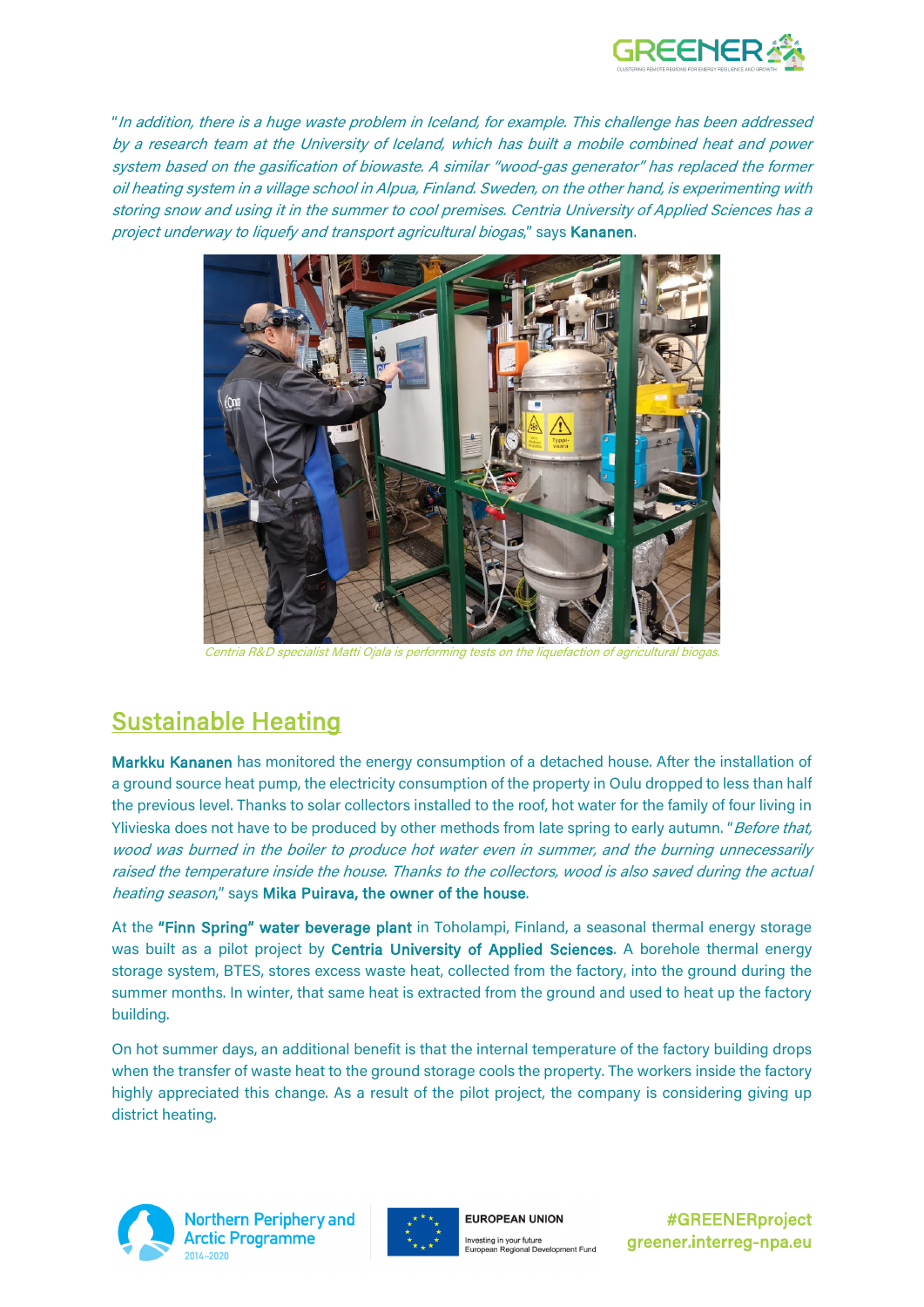



View of the borehole thermal energy storage during the construction phase at the Finn Spring factory.

#### Electricity from biowaste to the whole village

A gasification plant, installed in a trailer at the University of Iceland, converts organic waste into synthesis gas. The gas uses an internal combustion engine that runs the generator, producing electricity for the needs of a small village. The heat generated by the internal combustion engine is utilized for space heating, unless there is a need for it, for example, to dry the waste for gasification. Before the project was established, waste was incinerated in remote areas. Professor Rúnar Unnþórsson says that Iceland's waste incineration plants have been closed for several years due to dioxin contamination. Dioxins have been found to cause e.g, liver damage and cancer and are very persistent in the environment.

"These incinerators were located in so-called cold areas with little or no geothermal energy. They are in places like the Westman Islands, Kirkjubæjarklaustur and Ísafjörður. Incinerators were used to produce hot water. Nowadays it is important to tackle this problem here in Iceland and challenge communities to solve their waste problem locally outside Iceland," says **Unnbórsson** from University of Iceland.

Gasification of waste at high temperatures reduces dioxin concentrations compared to waste



incineration. To top it all off, the gasification process of waste is carbon negative - in the positive sense of the sentence - because the biochar, produced as a result of pyrolysis, can be used as a soil admixture, for example, in gardens and crops. Due to its permanent structure, biochar retains in the soil for a long time, increases soil looseness, equalizes moisture, and increases water retention.

The pilot gasifier of the University of Iceland ready to be transport for field tests.



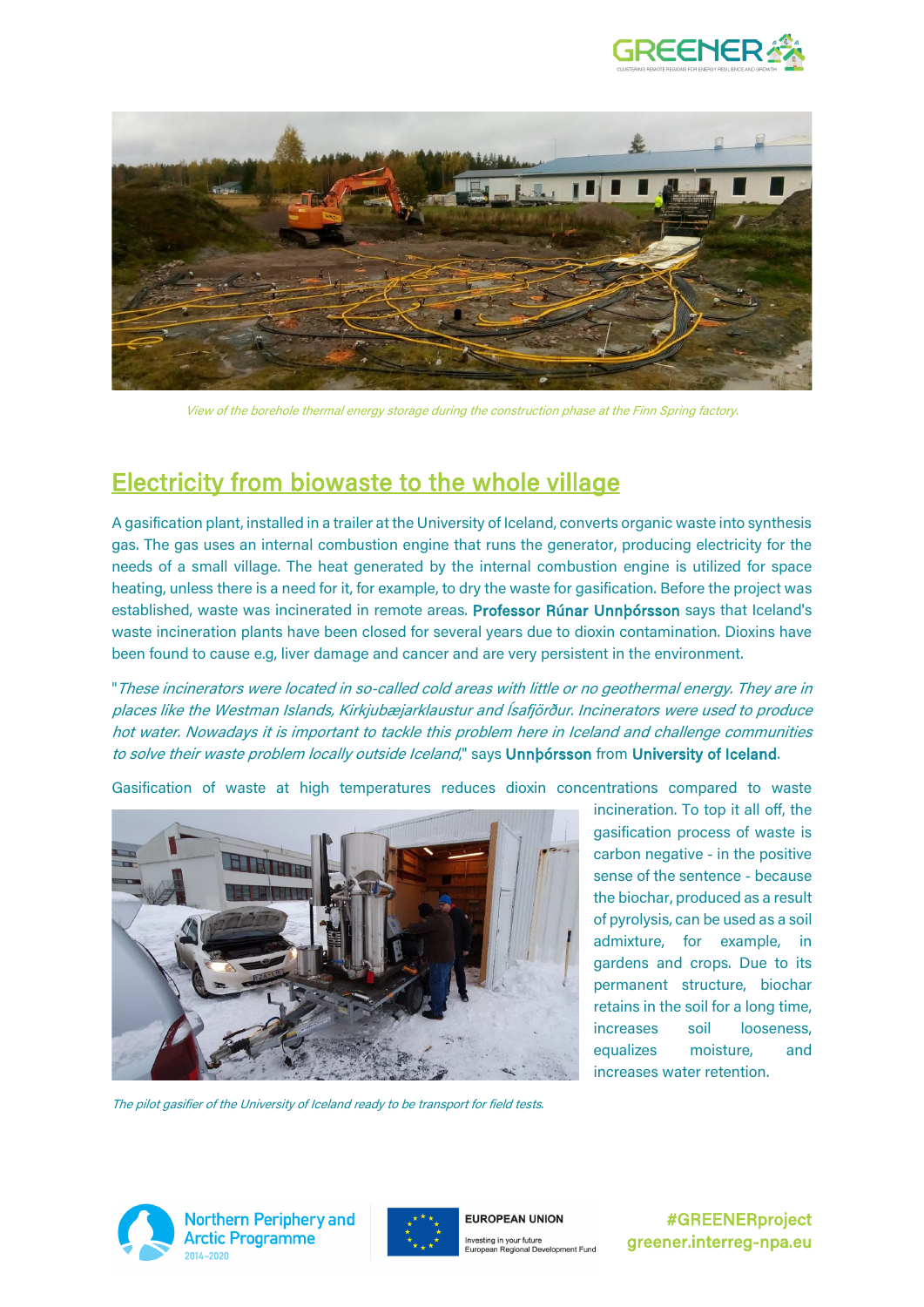

# Wind power generates profit for the needs of village communities

"Point and Sandwick Power is an energy company that operates and maintains the largest 100%

community owned wind farm in the UK, on the island of Lewis in Scotland. The company generates a profit of almost £1 million a year and invests it entirely in community projects through its charity, Point and Sandwick Trust. For example, the organization is funding a project in which more than 100,000 trees have been planted on the otherwise nearly treeless island of Lewis. In addition to the protection of the environment and heritage sites, support is provided for education, the disadvantaged, the arts, culture, and recreation. The 9MW



carbon-neutral wind farm reduces annual carbon dioxide emissions by 12,000–25,000 tonnes," says Markku Kananen.

## International exchange of information based on information gathered in previous projects

The cluster project combines the results of three Northern Periphery and Arctic Programme funded projects and communicates them together.

The **SMARCTIC project** aims to increase the use of energy efficiency and renewable energy solutions in housing and public infrastructure in remote and sparsely populated areas through smart energy solutions. The three-year project will end in September 2022. The project is coordinated by ERNACT from Ireland.

The LECO project met the needs of remote municipalities and residential areas for sustainable energy supply. The aim was to combine new innovative technologies with locally available natural resources and to raise awareness of energy efficiency and the potential of renewable energy. The approach was based on the local circular economy model. The project was coordinated by Centria University of Applied Sciences. The project ended in December 2020.

The H-CHP project mapped low-cost combined heat and power (CHP) systems for detached houses using renewable biofuels. The project ended in December 2020. The purpose was to secure the supply of electricity in areas where the wood in the area is already used as logs, pellets, or wood chips to heat the house or space. The devices convert some of this energy used for heating into electrical energy. The development of the University of Iceland's biowaste gasification plant was part of the project.

The H-CHP project mapped low-cost combined heat and power (CHP) systems for detached houses using renewable biofuels. The project ended in December 2020. The purpose was to secure the supply of electricity in areas where the wood in the area is already used as logs, pellets, or wood chips to heat



**Northern Periphery and Arctic Programme** 



**EUROPEAN UNION** Investing in your future<br>European Regional Development Fund